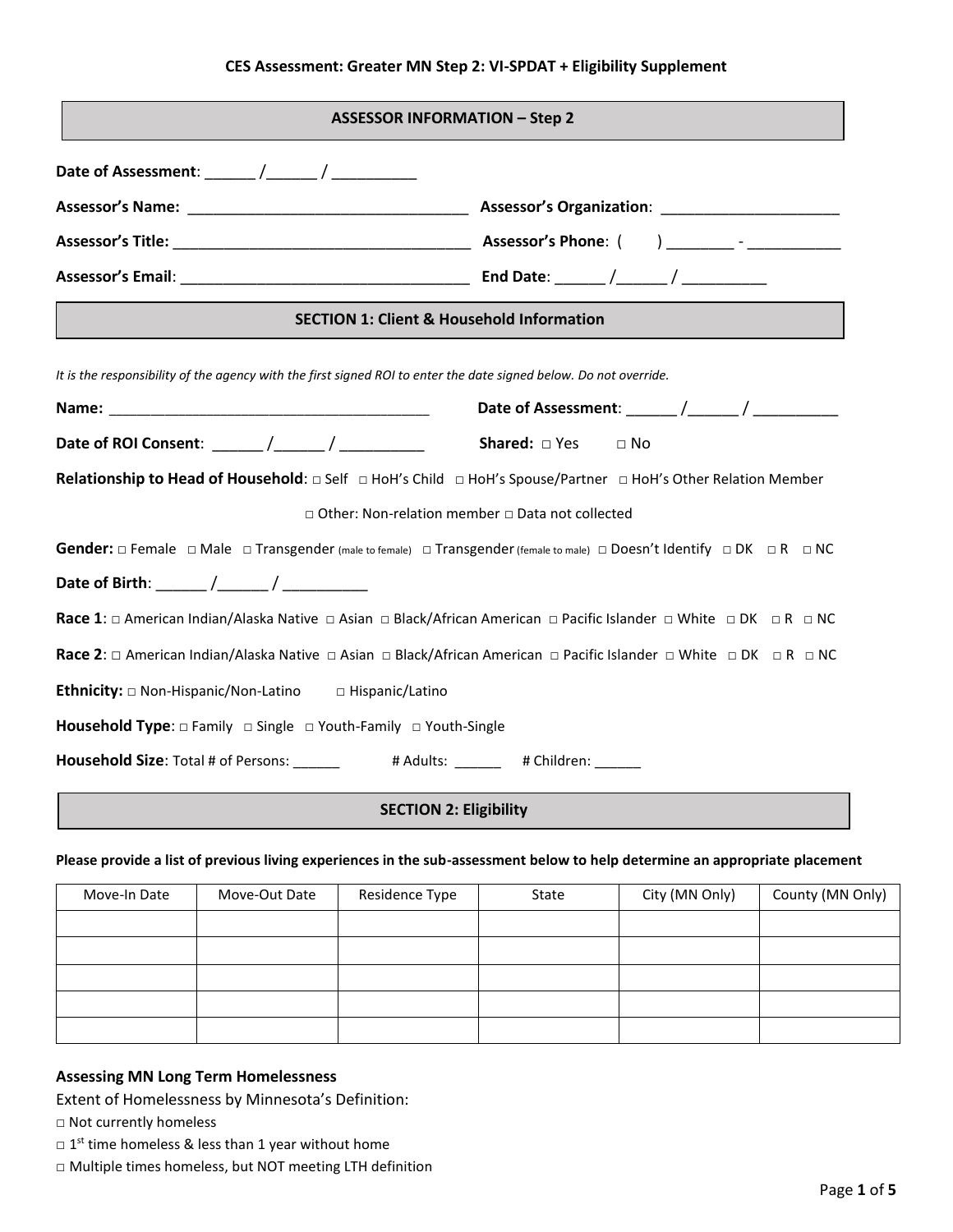## □ Long term: at least 1 year continuously homeless OR at least 4 times in past 3 years

*Please look back to the date of the last time the client had a place to sleep that was not on the streets, in ES, in SH, doubled up/couch hopping, or staying somewhere that is considered a neutral event (e.g. TH) and enter that date below:*

### **Approximate date homelessness started (MN):** \_\_\_\_\_\_\_\_\_\_\_\_\_\_\_\_\_\_\_\_\_\_\_\_\_\_\_\_

**Total number of months homeless on the street, in ES, in SH, or doubled up/couch hopping in the past three years**. *Note, please do not factor months in staying somewhere that is considered a neutral event. (e.g. TH*). \_\_\_\_\_\_ Months

### **Leave any of these? (0-3 months ago)**

| $\Box$ No                                           | $\Box$ Adoptive home (from foster care system)         |
|-----------------------------------------------------|--------------------------------------------------------|
| $\Box$ Foster home (youth only)                     | □ Juvenile Detention Center                            |
| □ County Jail or Workhouse                          | $\Box$ State or Federal Prison                         |
| $\Box$ Mental Health Treatment Facility or Hospital | $\Box$ Drug or Alcohol treatment facility              |
| $\Box$ Combined MI/CD treatment facility            | $\Box$ Group home                                      |
| $\Box$ Halfway House                                | $\Box$ Residence for people with physical disabilities |
| $\Box$ DK<br>$\sqcap$ NC.<br>$\Box$ R               |                                                        |

### **Assessing Chronic Homelessness (HUD)**

*Note, HUD does not factor in doubled up/couch hopping episodes when assessing chronic homelessness. If you are asked to complete Approximate Date Homelessness Started below, have the client look back to the date of the last time the client had a place to sleep that was not on the streets, ES, or SH and enter that date.* 

#### **Residence prior to entry**:

| <b>HOMELESS SITUATION</b>                  | <b>INSTITUTIONAL SITUATION</b>                   | TRANSITIONAL & PERM. HSG SITUATION            |
|--------------------------------------------|--------------------------------------------------|-----------------------------------------------|
| $\Box$ Place not meant for habitation      | $\Box$ Foster care home or foster care group     | $\Box$ Hotel/Motel paid for without           |
| $\Box$ Emergency shelter (hotel/motel paid | home                                             | emergency shelter voucher                     |
| for with emergency shelter voucher)        | $\Box$ Hospital or other residential non-        | □ Owned by client, no ongoing hsg             |
| □ Safe Haven                               | psychiatric medical facility                     | subsidy                                       |
| $\Box$ Interim Housing                     | $\Box$ Jail, prison, or juvenile detention       | $\Box$ Owned by client, with ongoing hsg      |
|                                            | facility                                         | subsidy                                       |
|                                            | $\Box$ Long-term care facility or nursing home   | $\Box$ Permanent hsg for formerly homeless    |
|                                            | $\Box$ Psychiatric hospital or other psychiatric | persons                                       |
|                                            | facility                                         | $\Box$ Rental by client, no ongoing hsg       |
|                                            | $\Box$ Substance abuse treatment facility or     | subsidy                                       |
|                                            | detox center                                     | $\Box$ Rental by client, with VASH subsidy    |
|                                            |                                                  | $\Box$ Rental by client, with GPD TIP subsidy |
|                                            |                                                  | $\Box$ Rental by client, with other ongoing   |
|                                            |                                                  | hsg subsidy                                   |
|                                            |                                                  | $\Box$ Residential project or halfway house   |
|                                            |                                                  | with no homeless criteria                     |
|                                            |                                                  | $\Box$ Staying/living with family member      |
|                                            |                                                  | $\Box$ Staying/living with friend             |
|                                            |                                                  | $\Box$ Transitional hsg for homeless persons  |

□ DK □ R □ NC

#### **Length of Stay in Previous Place**:

□ One night or less □ Two to six nights □ One week or more, but less than one month  $\Box$  One month or more, but less than 90 days  $\Box$  90 days or more, but less than one year □ One year or longer □ □ DK □ R □ NC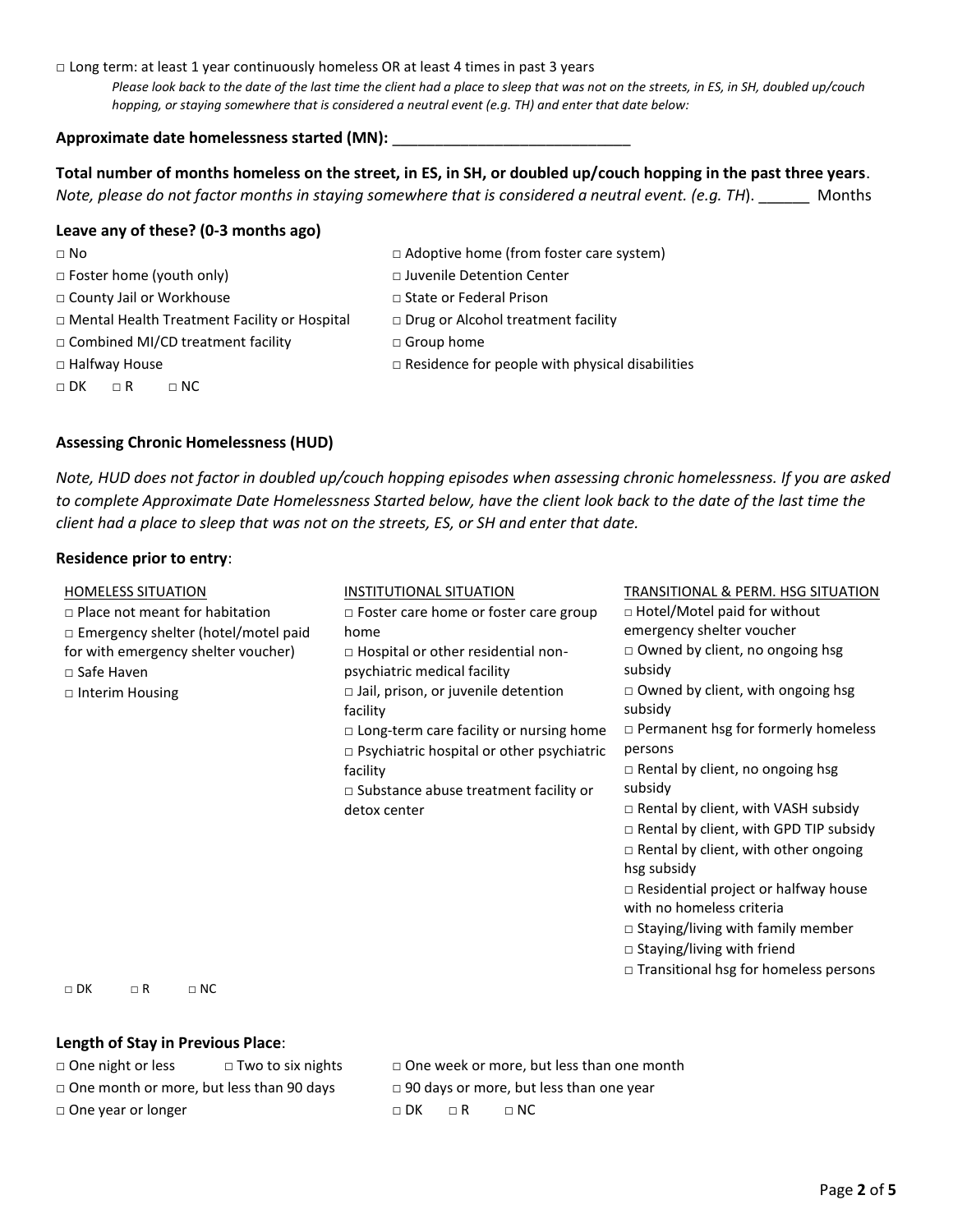## **Did you serve on Active Duty, or in the National Guard or Reserves**?

□ No □ Yes, Active Duty (regardless of Guard & Reserve answers) □ Yes, National Guard

□ Yes, Reserves □ Both Guard and Reserves

□ DK □ R □ NC

#### **If yes, what kind of discharge do you have?**

 $\Box$  Honorable or under honorable conditions  $\Box$  Other than honorable but not dishonorable □ Dishonorable □ DK □ R □ NC

## **Are you Native American?** □ Yes □ No

If yes, which tribe are you affiliated? □ *Lower Sioux Indian Community in MN* □ *Mdewakanton Sioux Indians* □ *MN Chippewa Tribe* □ *Prairie Island Indian Community in MN* □ *Red Lake Band* □ *Shakopee Mdewakanton Sioux Community of MN* □ *Upper Sioux Community* □ Other:

# **Does client have disability of long duration?** □ Yes □ No □ DK □ R □ NC

If yes, have you been told by a medical professional that you have a severe mental illness?

□ Yes □ No □ DK □ R If yes, is the disability documented?

□ Yes □ No

What accommodations do you require for housing due to health/disability? \_\_\_\_\_\_\_\_\_\_\_\_\_\_\_\_\_\_\_\_\_\_\_\_\_\_\_\_\_\_

**Are you seeking housing due to concern for your safety or fear of violence or abuse from another person staying with you?** □ Yes □ No

\_\_\_\_\_\_\_\_\_\_\_\_\_\_\_\_\_\_\_\_\_\_\_\_\_\_\_\_\_\_\_\_\_\_\_\_\_\_\_\_\_\_\_\_\_\_\_\_\_\_\_\_\_\_\_\_\_\_\_\_\_\_\_\_\_\_\_\_\_\_\_\_\_\_\_\_\_\_\_\_\_\_\_\_\_\_\_\_\_\_\_

#### **Living Situation:**

How many times have you (your family) move in the past year?

|                         |  |                         | □0  □1  □2  □3  □4  □5  □6  □7  □8  □9 |                    |  | $\Box$ 10 or more                                  |
|-------------------------|--|-------------------------|----------------------------------------|--------------------|--|----------------------------------------------------|
| <b>Client location:</b> |  |                         |                                        |                    |  |                                                    |
| $\Box$ MN-500 Hennepin  |  | $\Box$ MN-501 Ramsey    |                                        | □ MN-502 Southeast |  | $\Box$ MN-503 SMAC $\Box$ MN-504 Northeast         |
| □ MN-505 Central        |  | $\Box$ MN-506 Northwest |                                        |                    |  | $\Box$ MN-508 West Central $\Box$ MN-509 St. Louis |
| $\Box$ MN-511 Southwest |  |                         |                                        |                    |  |                                                    |

County of primary residence? \_\_\_\_\_\_\_\_\_\_\_\_\_\_\_\_\_\_\_\_\_\_\_\_\_\_\_\_\_\_\_\_\_\_\_\_\_\_\_\_\_\_\_\_\_\_\_\_\_\_\_\_\_\_\_\_\_\_\_\_\_\_\_\_\_\_\_\_\_\_\_\_\_\_\_\_\_\_\_

| <b>SECTION 3: Client Choice</b>                                                     |                         |                         |                            |  |  |  |
|-------------------------------------------------------------------------------------|-------------------------|-------------------------|----------------------------|--|--|--|
| Are you willing to live anywhere in the state? $\square$ Yes<br>$\Box$ No           |                         |                         |                            |  |  |  |
| West Central ONLY: Are you willing to live in North Dakota? $\Box$ Yes<br>$\Box$ No |                         |                         |                            |  |  |  |
| Please list the CoC's where you are willing to live:                                |                         |                         |                            |  |  |  |
| $\Box$ MN-500 Hennepin                                                              | $\Box$ MN-501 Ramsey    | $\Box$ MN-502 Southeast | $\Box$ MN-503 SMAC         |  |  |  |
| $\Box$ MN-504 Northeast                                                             | $\Box$ MN-505 Central   | $\Box$ MN-506 Northwest | $\Box$ MN-508 West Central |  |  |  |
| $\Box$ MN-509 St. Louis                                                             | $\Box$ MN-511 Southwest |                         |                            |  |  |  |
| (Counties) Client choice 1:                                                         | <b>Client choice 2:</b> |                         | <b>Client choice 3:</b>    |  |  |  |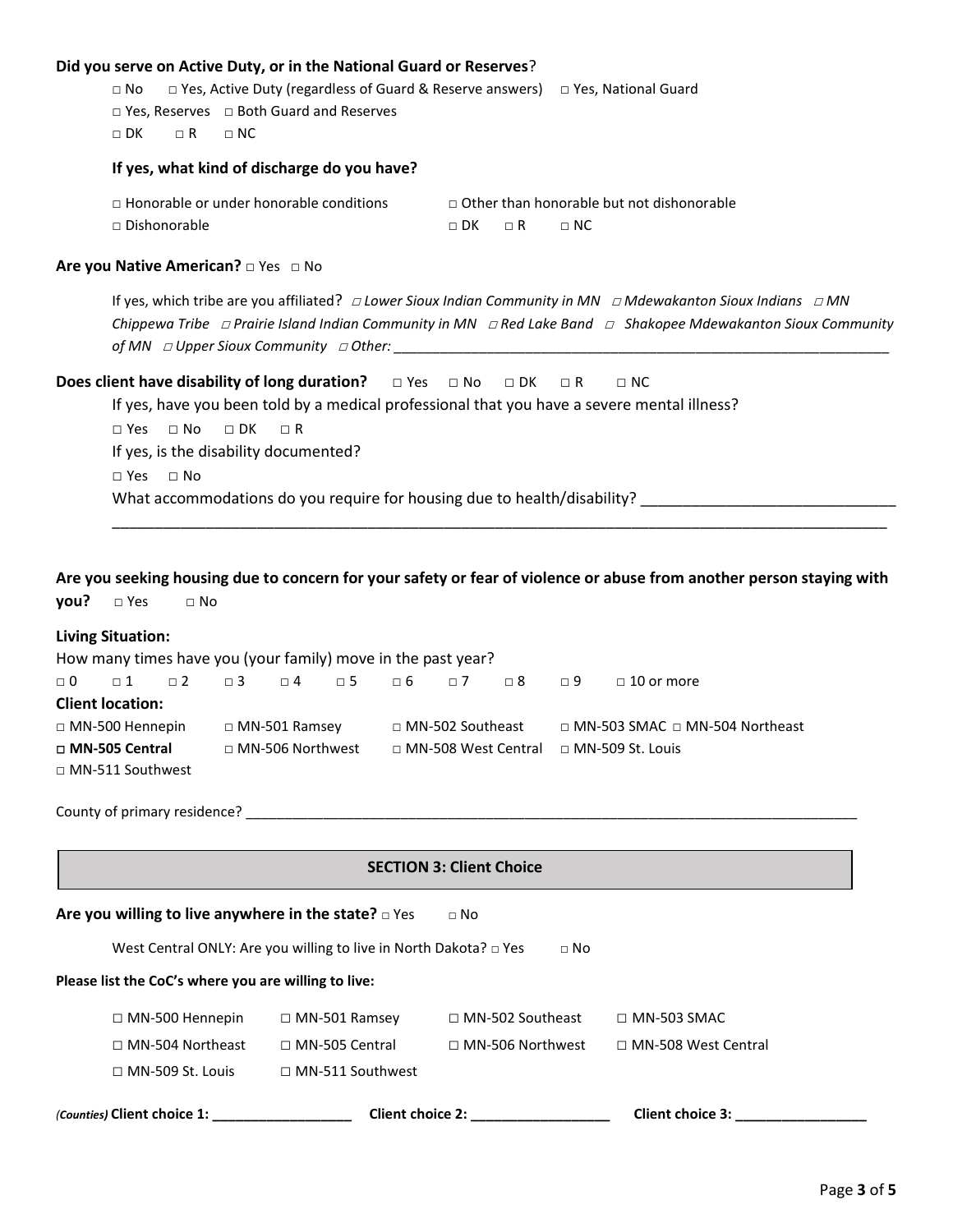### **If you are not currently living in the city/county you want to live in, do you have any connections to the area?**

\_\_\_\_\_\_\_\_\_\_\_\_\_\_\_\_\_\_\_\_\_\_\_\_\_\_\_\_\_\_\_\_\_\_\_\_\_\_\_\_\_\_\_\_\_\_\_\_\_\_\_\_\_\_\_\_\_\_\_\_\_\_\_\_\_\_\_\_\_\_\_\_\_\_\_\_\_\_\_\_\_\_\_\_\_\_\_\_\_\_\_\_\_\_\_\_\_\_

| ⊦ Yes-employment i              | □ Yes-family | $\Box$ No | Other: |
|---------------------------------|--------------|-----------|--------|
| Please explain any connections: |              |           |        |

# **Housing Preferences:**

Need or preference? □ Need □ Preference

□ Desire to live in culturally/population specific hsg (HIV/AIDS, LGBY Youth, Tribal, etc.)

□ Hsg that would support your desire to reduce chemical usage

□ Need to access public transportation

□ Scattered Site □ School Enrollment

□ Front desk that monitors visitors

□ Willingness to live in shared housing

□ Sober Hsg/Treatment Based

□ Mobility/Access

□ Fixed Site

□ GRH

□ Safety

□ Other: \_\_\_\_\_\_\_\_\_\_\_\_\_\_\_\_\_\_\_\_\_\_\_\_\_\_\_\_\_\_\_\_\_\_\_\_\_\_\_\_\_\_\_\_\_\_\_\_\_\_\_\_\_\_\_\_\_\_\_\_

|                                      |                                                                                | <b>SECTION 4: Contact Information</b>                                                           |
|--------------------------------------|--------------------------------------------------------------------------------|-------------------------------------------------------------------------------------------------|
|                                      |                                                                                | Phone number where you can be reached or where a message can be sent: $($ $)$ _____ - _________ |
|                                      |                                                                                |                                                                                                 |
|                                      |                                                                                |                                                                                                 |
| Phone: $($ ) ______ - ___________    |                                                                                |                                                                                                 |
|                                      |                                                                                |                                                                                                 |
| Phone: (   ) ______ - ______________ |                                                                                |                                                                                                 |
|                                      | Please list all providers/case managers who client is currently involved with: |                                                                                                 |
|                                      | Provider type: County Financial Worker                                         |                                                                                                 |
|                                      | <b>County Mental Health</b>                                                    |                                                                                                 |
|                                      | <b>County Social Services</b>                                                  |                                                                                                 |
|                                      | <b>Veterans Services</b>                                                       |                                                                                                 |
|                                      | <b>Vocational Services</b>                                                     |                                                                                                 |
|                                      |                                                                                |                                                                                                 |
|                                      |                                                                                |                                                                                                 |
|                                      |                                                                                |                                                                                                 |
|                                      |                                                                                |                                                                                                 |
|                                      |                                                                                |                                                                                                 |
|                                      |                                                                                |                                                                                                 |
| <b>Worker Notes:</b>                 |                                                                                |                                                                                                 |